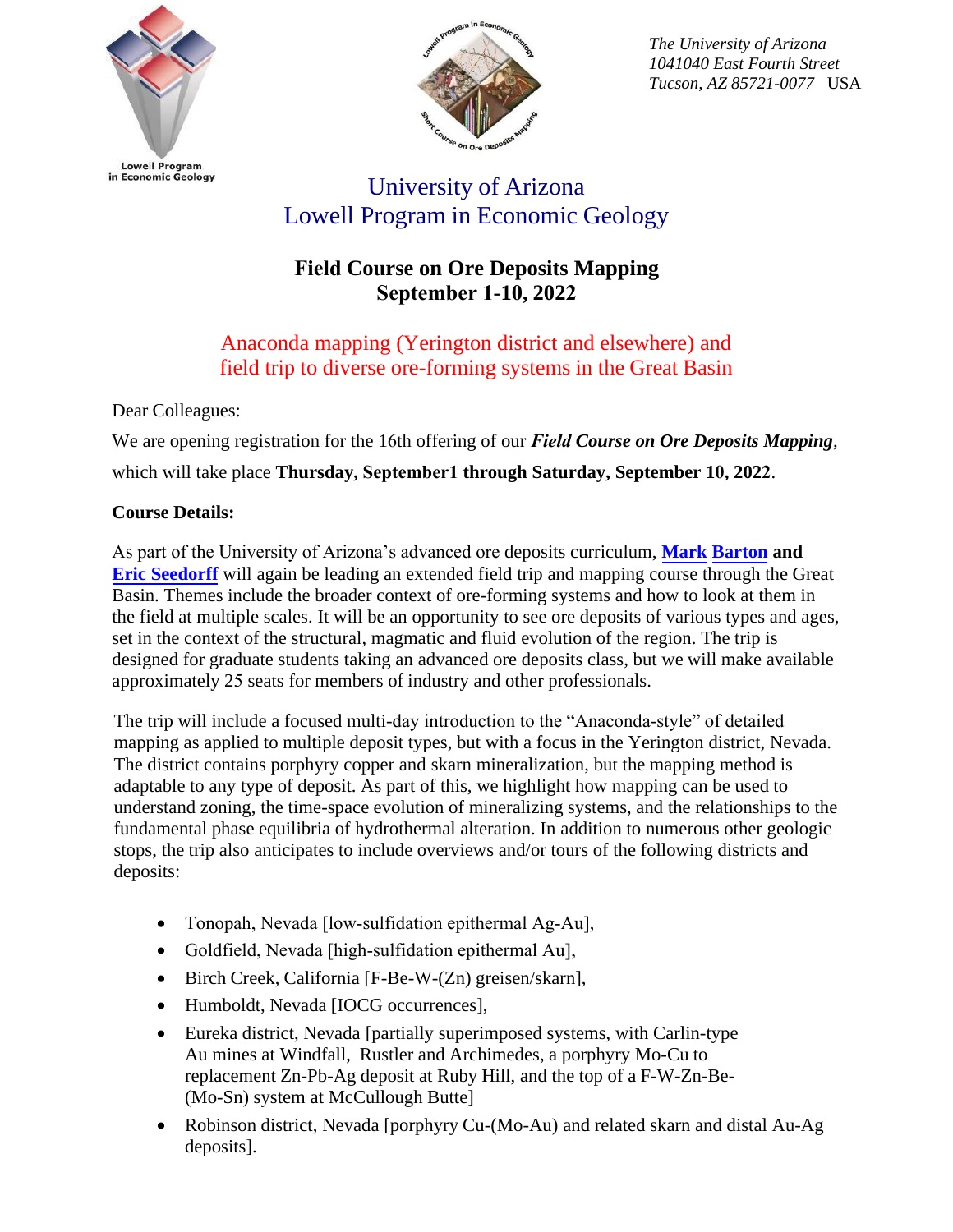• Modern geothermal systems [Hot Creek, CA and Nightingale, NV].

The trip is 10 days round trip from Las Vegas, covering about 2500 miles in 4WD vehicles. Industry participants should plan to arrive in Las Vegas no later than Wednesday evening August 31<sup>st</sup>, as the trip leaves early on Thursday morning September 1<sup>st</sup>. Industry participants should also plan to depart from Las Vegas no earlier than Saturday night September 10, 2022.

The early registration cost of the trip **(before July/29/2022)** for non-university participants is US\$3,500.00 which includes ground transportation, all lunches in the field, double-occupancy accommodations in motels each night during the trip, and course materials. Breakfasts and most dinners are the responsibility of participants. Industry participants also will need to provide their own transportation to an[d from Las Vegas asw](mailto:brambila@email.arizona.edu)[ell as their accommodat](mailto:brambila@arizona.edu)ions the night preceding and following the trip. Please respond via e-mail to brambila@arizona.edu for registration or questions.

Register soon! This course sells out quickly.

Please find attached to this letter all registration materials so that you can forward this information toyour co-workers and friends.

**Important note**: Despite all the planning and precautions that we are taking to carry out this short course with great success, it is important for you to know that there is a considerable amount uncertainty with regards to COVID-related to travel restrictions. In the unlikely event that the short course is canceled, all participants will be notified in advance and will receive a full refund. We recomend all participants to be vaccinated.

We also take the opportunity to inform you that our *Short Course on Porphyry IOCG and Alkalic Cu and Au Deposits* will take place again **December 6-15, 2022**. This 10-day short [course has a focus on explo](http://lpeg.geo.arizona.edu/)r[ation geology that includes 3½ days](http://lpeg.geo.arizona.edu/) [of lectures and 2 d](http://www.geo.arizona.edu/~mdbarton/LPEG-ShortCourses_MDB.html)ays of l[abs in](http://www.geo.arizona.edu/~seedorff/home/)  [Tucson,](http://www.geo.arizona.edu/~seedorff/home/) and 3½ days of field trips to representative ore systems in Arizona. Visit our webpages: http://lpeg.geo.arizona.edu/ to register for this short course and learn more about our program. Also visit Dr. Mark Barton's and Dr. Eric Seedorff 's webpages, where you can find some additional background, maps, and photos related to our short courses.

Sincerely,

#### *Rocío Brambila*

*Coordinator Lowell Program in Economic Geology Geosciences Department Ph: (5[20\) 626-4962](mailto:brambila@arizona.edu) [Fax: \(520\)](mailto:brambila@arizona.edu)[621-2672](http://lpeg.geo.arizona.edu/)  Email:* brambila@arizona.edu *Webpage :* http://lpeg.geo.arizona.edu/